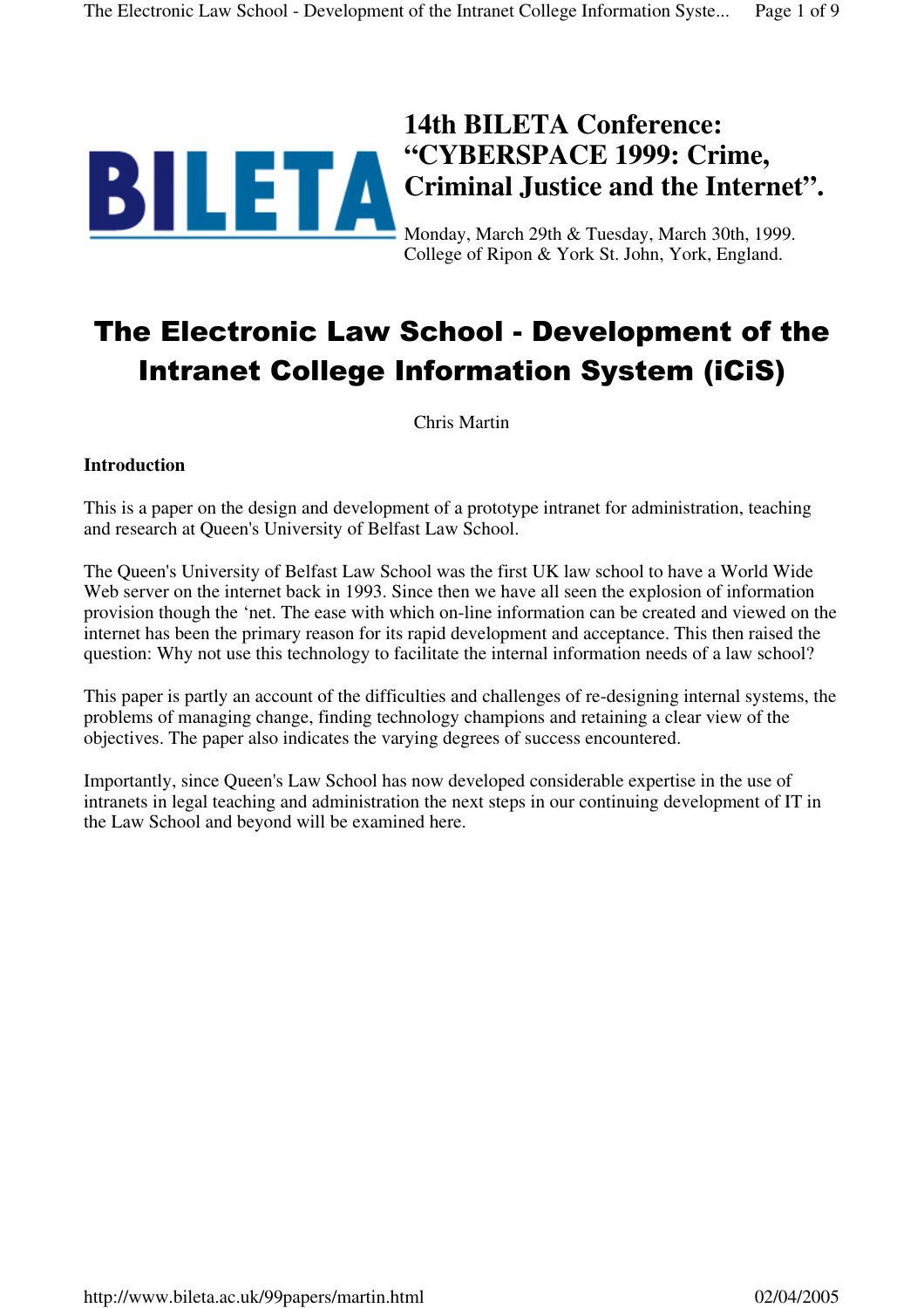$\pmb{\times}$ 

# **How iCiS began**

The iCiS system development began in 1997. Primarily iCiS was intended to replace manual timetabling activities, assist with student/staff appointment scheduling, deliver on-line course materials and provide an electronically assisted examination board meeting at the end of the year.

The system was intensively developed throughout the academic year 97/98 by Chris Martin with assistance from Brian Childs - who as a past Assistant Dean had a wealth of administrative experience within the School and who proved to be an invaluable academic technology champion.

Much of the early development of iCiS involved analysing what was currently being done in the Law School and more importantly why it was being done that way. The question we began asking was WHY?

Why wait for students to be enroled and then attempt to start timetabling a week before term starts ?

Why distribute internal information on paper at all ?

Why communicate with students via a one-way notice board ?

Why expect students to return time and again to knock on office doors when all they had to do was view an electronic calendar and confirm appointments via e-mail ?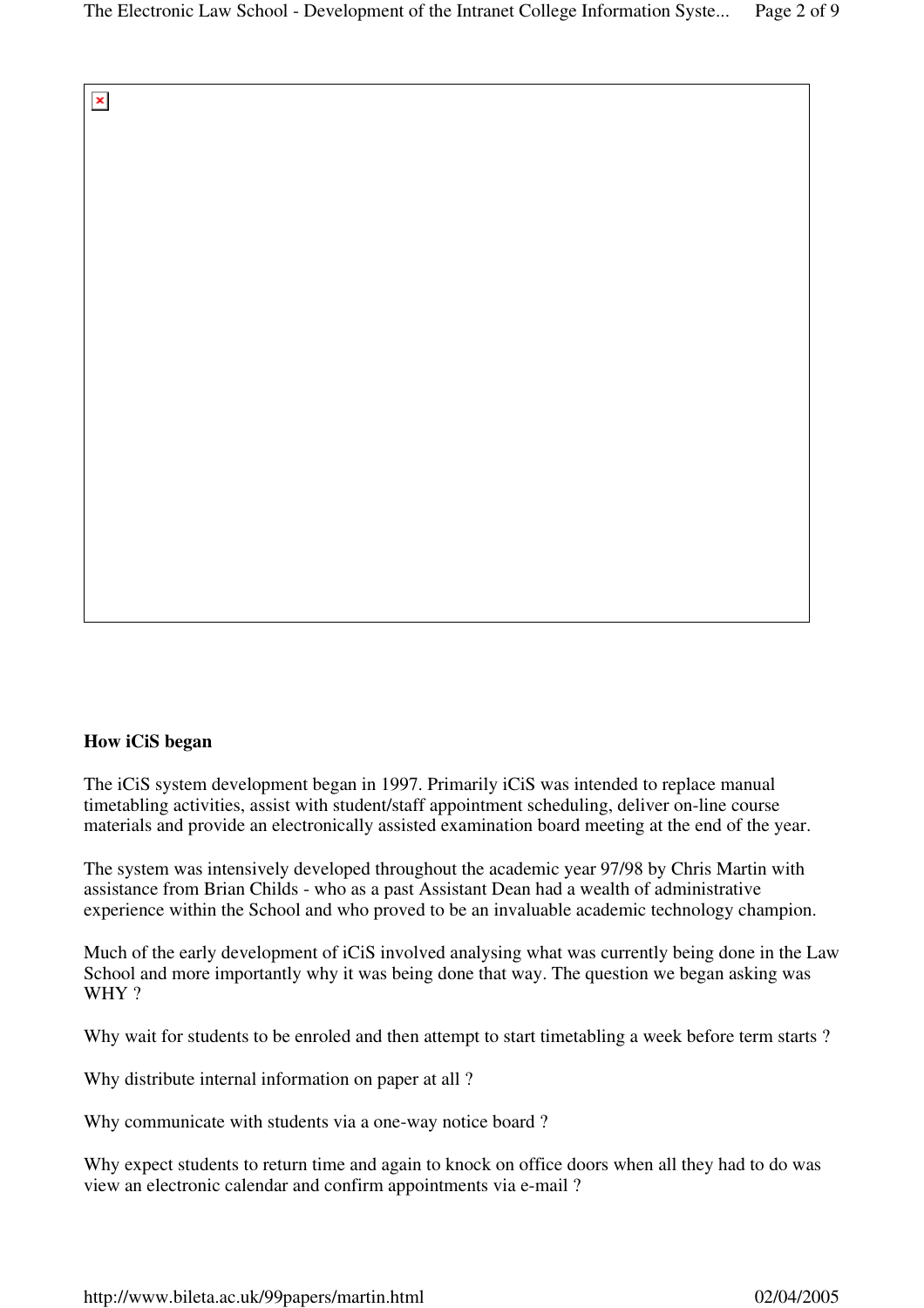Why produce piles of colour-coded paper and backup documentation and manually calculated results for an examination board meeting and then end up shredding it all ?

Invariably these kinds of questions were answered with the phrase "we always did it that way !"

If this was the only justification then it was realised at a very early stage that the intranet could make a significant difference. A few founding principles were established to allow the development to proceed:

- 1. Data ownership to be clearly defined.
- 2. All data must be entered/amended at source.
- 3. All systems must be closed-loop
- 4. Data security and user authentication to be fundamental to the design.
- 5. Rapid Application Development techniques to be used throughout.
- 6. Establish a committed user base for testing and feedback.
- 7. Minimise cost and risk wherever possible.
- 8. Minimise the need for user training.

Importantly, it had to be realised that conditions were not ideal for the design and implementation of such a system - even with relatively modest goals. Resources were short, there was only the network manager (i.e. me) to actually do the software design, programming and implementation. Some measure of credibility had been established in the preceding two years with a standalone student records database and a new network installation. However, maintaining this credibility was to make the difference between success and failure. There were only a few weeks before term started and we had no timetable - the timetabler had taken sick. There was no choice now, no alternative - iCiS had to start.

#### **Timetabling - at the core of iCiS**

It was quickly realised that timetabling could no longer be done the traditional way. There were just too many permutations to deal with when you had already enroled the student cohort onto modules without any regard to their timetabling. The key here was to think about the modularisation of degree courses and how this had been done. It was soon obvious that modularisation had not been fully implemented - the University was trying to operate a modular course structure using traditional, nonmodular administration procedures. Of course, the fundamentals of modularisation state that a student can do any combination of courses, provided those choices satisfy the requirements for a degree and secondly, their module choices can be facilitated by timetabling constraints. It was the timetabling constraints that were missing - iCiS had to fill this gap.

Advance timetabling was the way forward. A fixed timetable had to be created, this had to be offered to students who could then choose not only which course; but when and where the course would take place. The students needed to make these choices at enrolment. This meant that the fixed timetable would have to be created almost a year in advance. However, on reflection this was not so radical, all first year students always had been enroled into a fixed timetable - this just had to be extended for all returning students too.

It was now apparent that the timetabling system had introduced the need for further systems to be put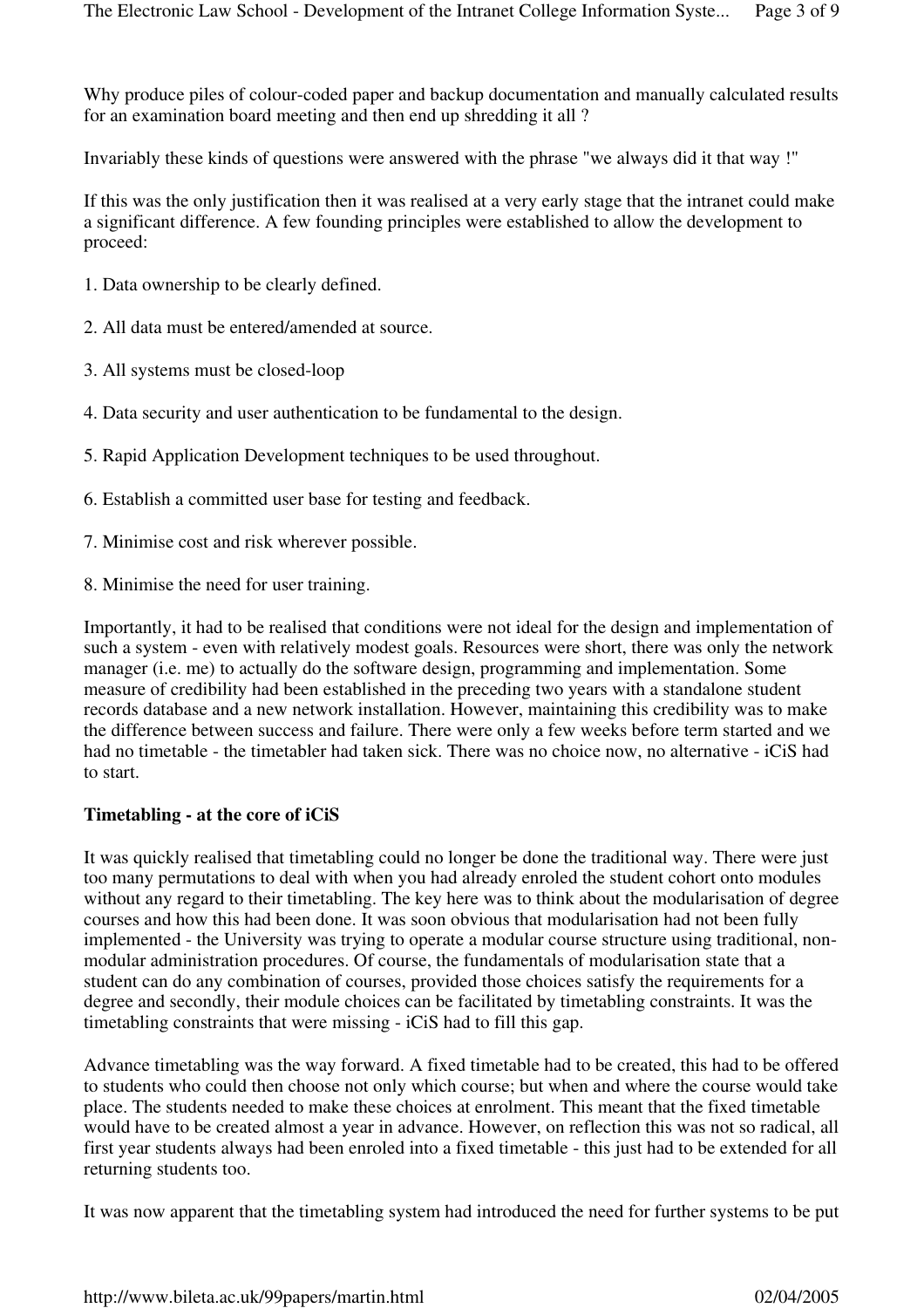in place. Firstly, the timetable could not be created without a staff work allocation and confirmation of which courses were actually going to be offered in the coming year - new data capture systems would have to be devised for this. Secondly, software would have to be written to assist with the timetable creation and eliminate clashes. However, this was now eased because only course, staff and room clashes could occur - the students having been taken out of the equation at this point. Thirdly, software was required to put the students back into the equation i.e. to allow them to enrol themselves into the fixed timetable.

STAFF

# UNIVERSITY PATHWAY/COURSE

CO-ORDINATION

# WORK ALLOCATION CONFIRMED PATHWAYS/COURSES

**SYSTEM** 

# TIMETABLING SYSTEM CENTRAL ROOM BOOKING

SELF-ENROLMENT SYSTEM

# **STUDENTS**

The timetabling system has been included here as a very typical example of the iCiS development process. Timetabling is not the sole preserve of the educational community, rather it should be seen in terms of advance planning and resource scheduling - the result of which is the timetable. This is what airlines and train operators have done for years. Their customers expect to be able to plan and book a journey, likewise the student should be able to plan their academic journey in a similar way. It illustrates how the analysis of one problem - that of producing a timetable - has resulted in the design of several systems which together produce a coherent, closed loop system. It has been proven time and again during the iCiS project that this kind of analysis is absolutely essential to provide a robust and reliable solution. It also produces spin-off effects and realisations that previously were clouded in the cumbersome, over-specific, manual processes. A global view is very important and can be difficult to maintain when dealing with the detail design. The global view tends to highlight inconsistencies and the most difficult problems to overcome have been encountered here.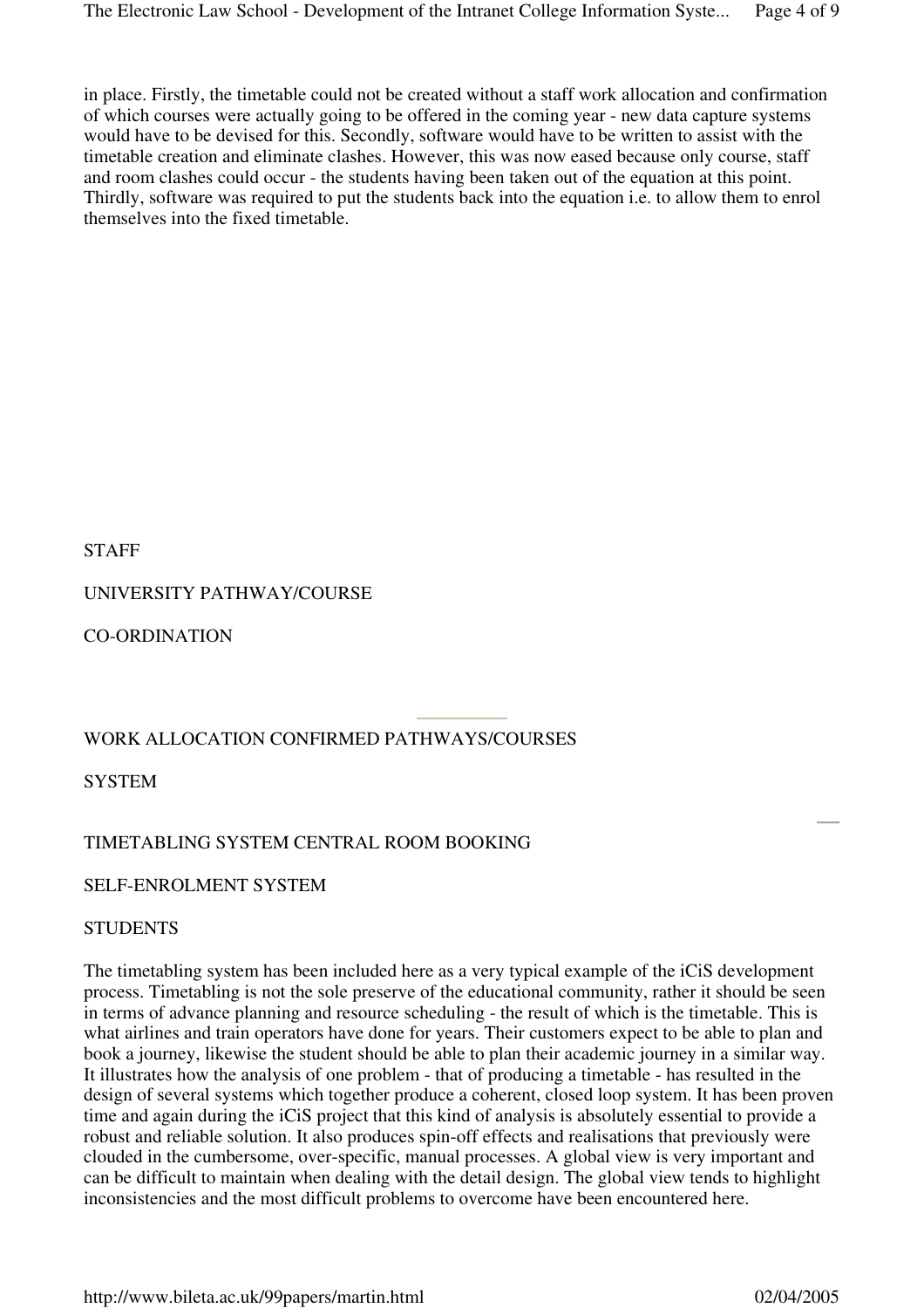Limitations in the iCiS design have always been accepted when the designer has been unable to directly influence factors outside the control of the Law School. This element of realism has compromised iCiS to some extent, but has allowed development to proceed - albeit with some delays and frustrations. These kind of systems modifications are undesirable but at least allow the program to continue to operate in this environment. Problems which have compromised the design include:

1. Interacting with a centralised University "top-down" systems approach.

This has meant some duplication of data entry and some difficulties in data transfer.

2. Co-operation both vertically and laterally.

For example, joint degrees require that the timetables of other departments are known in advance so that they can be applied to the Law School timetabling system - this is still problematic. Modifications to degree pathways and courses must conform to the traditional timescales - these do not now correspond with the iCiS system which is out of "sync" with these schedules.

3. Lack of a coherent information systems strategy.

There is currently no corporate strategy for information systems here. This is the biggest obstacle for iCiS and often makes its legitimacy difficult to justify and additional resourcing nearly impossible to find. It is also difficult to accept above average expenditure on hardware with a disproportionate investment in software development. Seems to me to be little point in buying hardware if there is nothing for it to do. However, the system is now making a significant impact for the University to accept its existence.

4. Lack of acceptance of some of the fundamental principles of iCiS.

iCiS allows students to amend certain data themselves, they can enrol themselves on-line and print a timetable a year in advance. Students can go and get information on a course web site, they can create discussion threads on-line, they can plan meetings with staff using on-line calendars and email. Importantly, iCiS devolves control to its users and makes for a culture of "self-administration" for both staff and students. iCiS empowers its users to make choice - staff and students can plan their time on-line sometimes years in advance. iCiS allows for administration to be largely reactive and handled by the system itself - this is very much evident in the information recording, analysis and archiving functions. It also uses event-handling procedures to alert staff and managers to matters requiring decision taking. iCiS frees staff time - time traditionally used for mundane administration and record keeping can be used for pastoral activities and research. Likewise, students are effectively no longer full-time - they often have jobs and family commitments - iCiS allows students to organise their studies around these activities. These are all fairly radical changes which seem to threaten the centralised, control ethos of traditional University administration. It is unfortunate that so much development time has been lost because of this continual battle for acceptance. There is plenty of work for everyone - the difference is that iCiS has the potential to make that work more productive and interesting for all concerned.

# **iCiS to date**

iCiS has operated in the Law School throughout the 97/98 academic year. It handled all activities from enrolment though to graduation. The system has been largely programmed and designed "on the hoof". It has relied on the commitment and patience of its users for testing and evaluation. In these less than favourable conditions a system now exists that holds the following data on undergraduates in law:

1. A central store of core student data - e.g. name, address, Email address, student number, photo,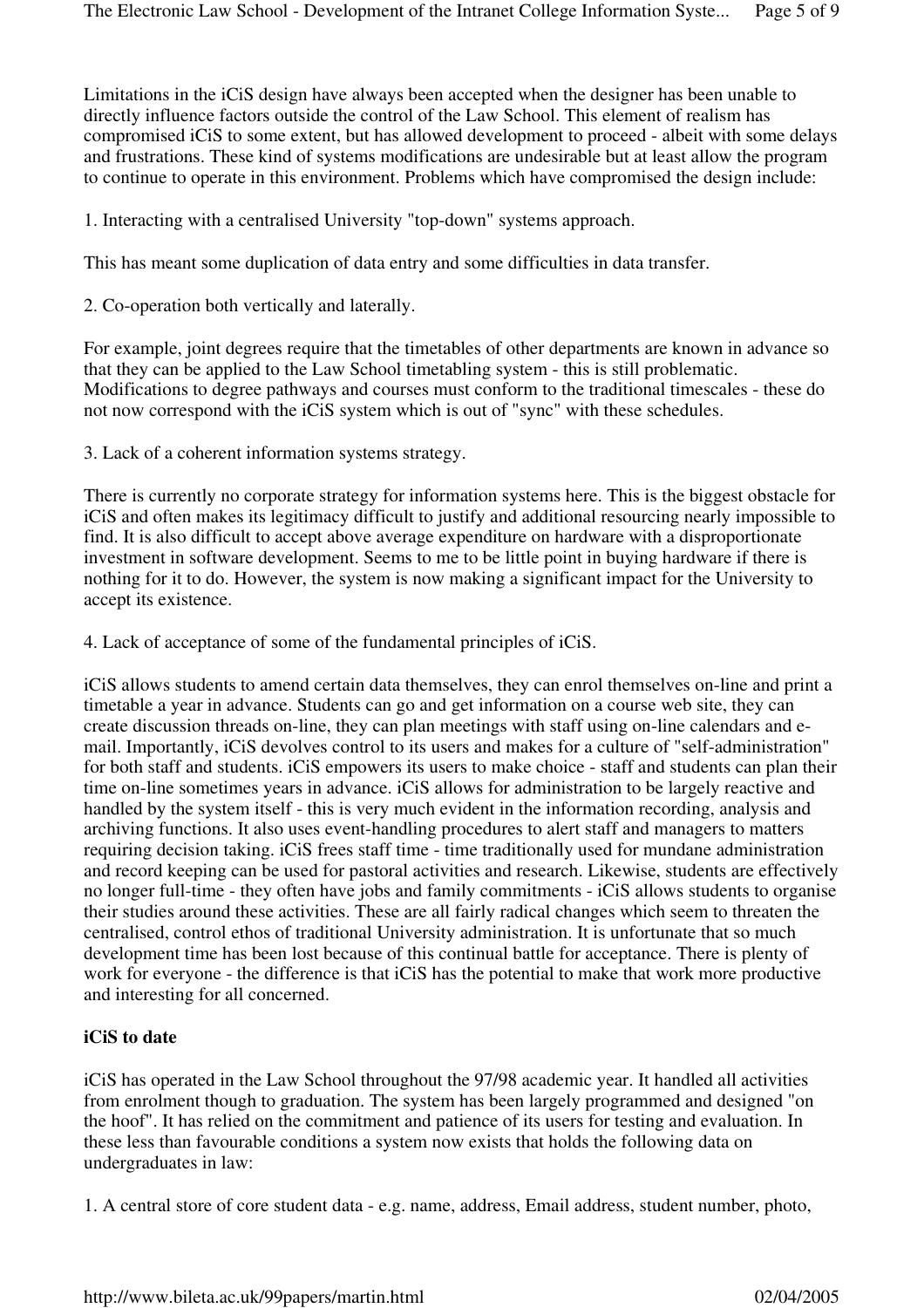username, password, etc.

2. A central store of core staff data - e.g., name, room, phone number, Email address, web page, photo, username, password, etc

3. A set of related course and enrolment data - e.g., current degrees and courses, which staff members are teaching which course, where and when. Which students are enroled on which courses. Class lists and Email distribution lists are derived automatically from this data.

4. A set of teaching materials - added by staff themselves - relating to each course and available online, restricted to students enroled on that course.

5. A discussion forum for each course whose participation is restricted to those students enroled on the course and the staff member(s) who are teaching it.

6. A set of examination results for each term.

7. Activity log of student accesses to iCiS

8. Statistical analysis of examination results by course and by student.

9. An archive of data for current students including past exam papers, syllabi, exam marks, etc.

10. An archive of alumni

#### **RAE Data**

iCiS also includes an RAE on-line database with the facilities for updating by each member of staff, central collation and analysis. This module is currently being prepared for a campus-wide release.

 $\pmb{\times}$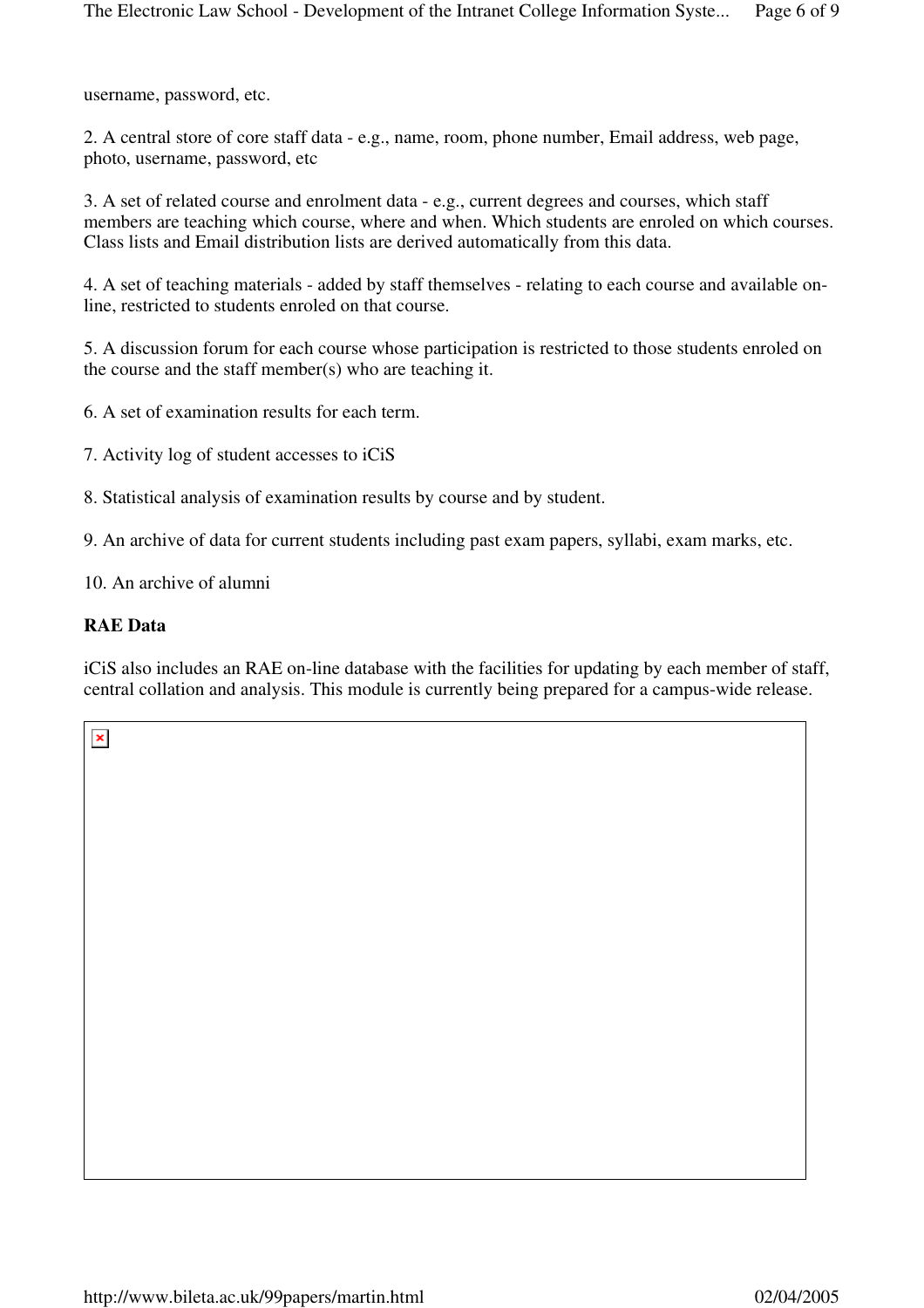#### **iCiS work in progress**

iCiS is currently being developed to include the following modules:

1. Postgraduate system - similar to the features available in the current undergraduate system.

2. QAA system - a module providing further event handlers, analysis and recording appropriate to the TQA exercise.

3. Complete network integration - this module will use the existing iCiS user authentication model and extend this to provide access to application programs (Word-processing, spreadsheets, Lexis, etc.) file store, printing and CD-ROM access - all from one interface. This allows registered users both staff and students - to use iCiS from any location, either through direct network connection or over modem. This builds upon the overriding principle that iCiS can be run with the absolute minimum of hardware at the client-side i.e. only a web browser or thin client connection will ever be needed to access the entire system from anywhere.

| $\pmb{\times}$ |  |
|----------------|--|
|                |  |
|                |  |
|                |  |
|                |  |
|                |  |
|                |  |
|                |  |
|                |  |
|                |  |
|                |  |
|                |  |

*Example iCiS Integrated Applications Desktop*

# **iCiS future directions**

It is now apparent that some 80-90% of university administration could be handled by this kind of web-enabled technology. For this reason alone the iCiS development project will continue - there is still much to be done. The software is robust and scaleable. This has been proven over one whole academic cycle.

The future of the iCiS approach seems to be assured because of two important indicators, one is the ever increasing PC ownership and internet usage, the second is the falling price of the PC. It is now not uncommon to see students carrying notebook computers around campus. According to the latest Durlacher report, http://www.durlacher.com, the UK ISP (Internet Service Provider) dial-up market in September 1995 consisted of 0.27 million users with 80 ISPs, by June 1997 it had risen to 1.1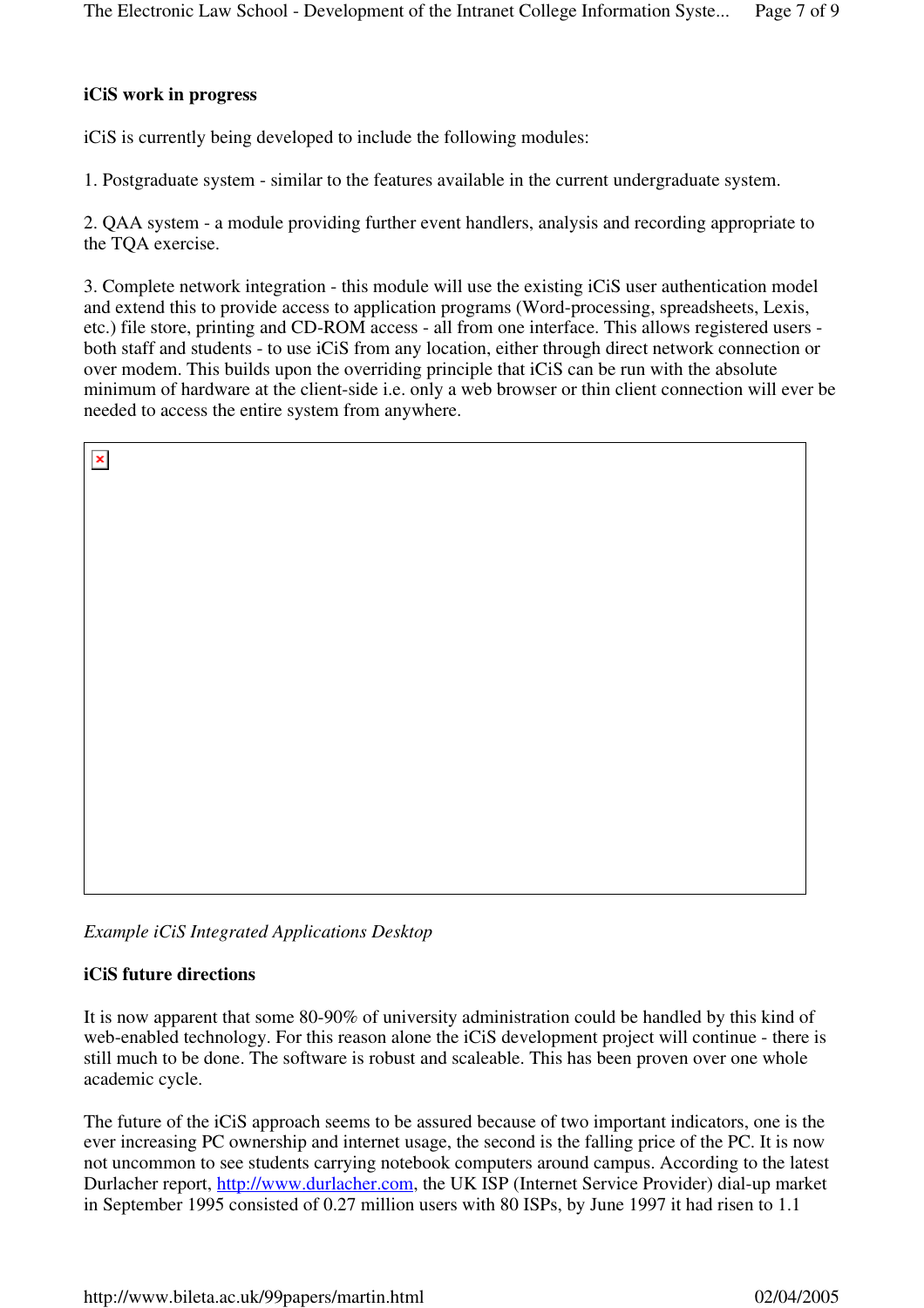million dial-up accounts spread between 190 ISPs, and now it stands at over **2 million** users with 300 ISPs. This represents a seven fold increase in three years.

It is also useful to note that the main reason cited for using the internet is for information gathering. Furthermore, internet usage for education and research is far more common than internet usage for ecommerce and on-line shopping.

How long will it be before cheap on-line devices are as common on your campus as the pen ?

| × | What planning has been done to<br>facilitate this change to the emerging<br>electronic self-service education<br>market?                                                                                                                                                                                                                      |
|---|-----------------------------------------------------------------------------------------------------------------------------------------------------------------------------------------------------------------------------------------------------------------------------------------------------------------------------------------------|
|   | Perhaps iCiS can, in some small way,<br>contribute to the greater acceptance of<br>these developments. Above all the iCiS<br>model is non-threatening. It has been<br>accepted by its own small user base and<br>its incremental development has<br>allowed for continual evaluation of<br>usage and both its perceived and real<br>benefits. |

# **Conclusion**

There have been several milestones along this two year journey of development. The first of these occurred within the first three months of iCiS existence when returning students self-enroled into the fixed timetable for the first time. This had never been tested due to time constraints and there were concerns over whether the system would handle the load. The system actually worked - there were problems when a student access centre went down and there were problems with some printers. However, about 85% of students successfully enroled, some did this from home or from local libraries. Students were seen to be choosing courses not only by content but by when the lectures and tutorials were scheduled. Students could see how quickly popular courses were filled and here was an added incentive for them to "book" early. Staff could see their own courses filling on-line and could produce class lists for the next year as enrolment happened. School management could use all this advance data to decide on further resourcing i.e. extra staff or extra rooms for the year ahead. Staff research time and research leave could now be planned a year in advance.

It was disappointing when the captured data had to be manually re-keyed into the central University system. No amount of negotiation could have changed this !

It has also proved difficult to actually prevent some students from changing their enrolment off-line. Some staff remain unconvinced of the importance of the fixed timetable which implies fixed enrolment. If students change their mind after on-line enrolment has closed there can be a situation where a student can actually do an examination in a course for which they were never enroled. This subverts the entire system. It is unfair to students who "waited their turn" at enrolment time and it negates the closed-loop concept and poses significant extra administrative burdens to locate these events that occur outside the loop.

Throughout the first year certain groups of staff were identified who would pilot the on-line course materials and discussion forums. The discussion forums were initially anonymous - students could